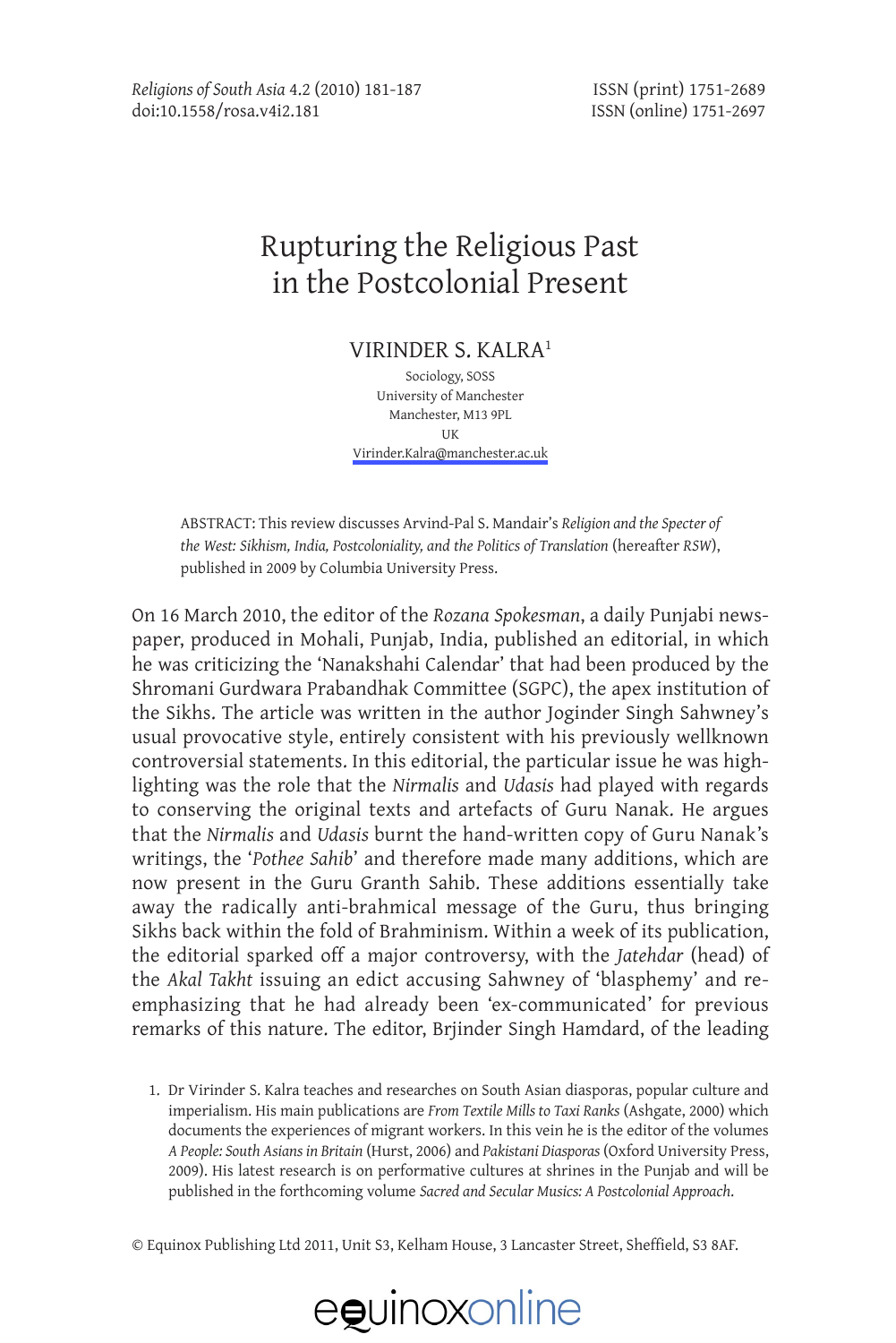Daily Punjabi newspaper, *The Ajit*, moved into the fray with an editorial (25 March) condemning Sahwney for questioning the authenticity of the Guru Granth Sahib and being rude in the manner in which he wrote about Guru Nanak. This was followed by a front page editorial (27 March, 'Slander of the Guru') highlighting further remarks by Sahwney and ultimately concluding that there is no reason to pay attention to someone who has no faith in the authenticity of the Guru Granth Sahib.

Whilst this banter between the two newspapers was taking place, there was also a series of demonstrations and newspaper burning sessions taking place outside the offices of the *Rozana Spokesman*. These protests were organized and coordinated by various youth wings of the SGPC and the Akali Dal (the Sikh political party in power at the local state level). Indeed, a complaint was made to the Punjab police by the SGPC and a case against Sahwney under section 295 A of the Indian Penal code for 'alleged malicious writings about Sikh Gurus, Guru Granth Sahib, and various institutions of the Sikhs' was made. Sahwney himself left his home in Chandigarh and went into hiding in Delhi. The demonstrations and furor over the case, as is usual with such matters in the media, died down quite quickly afterwards.

My detailed description of these events is not to provide some kind of forecast for the reception of *Religion and the Specter of the West* in the social and political climate of East Punjab, but rather to highlight the way in which this case demonstrates one of the central themes of the book, that is, the 'modes of repetition' that come into play any time a controversy arises about the Sikh tradition. Indeed, the Sahwney case provides an apt example of the way in which Sikh discourse remains trapped within a colonial framework that inevitably then results, not in creative dialogue or debate, but violent protest and evocation of state power (here via the law). Let me therefore re-read these events through the critique offered by Mandair.

On a first reading there is a certain congruence between Sahwney's concerns and that of the Singh Sabha scholars who are at the forefront of re-representing the Sikh tradition as a mimesis of other colonial elites. As Mandair states, in terms of Sikh reformists:

…It is rather the influx of Vedantic ideas from the Udasi and Nirmala schools throughout the nineteenth century and its effect on the interpretation of the Sikh scriptures that appears to have been their real concern. (*RSW*: 218)

The issue of brahminism, that Sahwney also targets, would also have set well with Singh Sabha scholars. At the same time Sahwney clearly demonstrates the confluence between academic history and reformists that Mandair so brilliantly exposes in Chapter 4. The concern with the authenticity of the Guru Granth Sahib (which is the main response Sahwney makes to his critics) sits well with a historic understanding of religion, in which the temporal distance from the original moment may involve a corruption that puts into question access to the transcendent other. Indeed, the questioning of authenticity of

© Equinox Publishing Ltd 2011.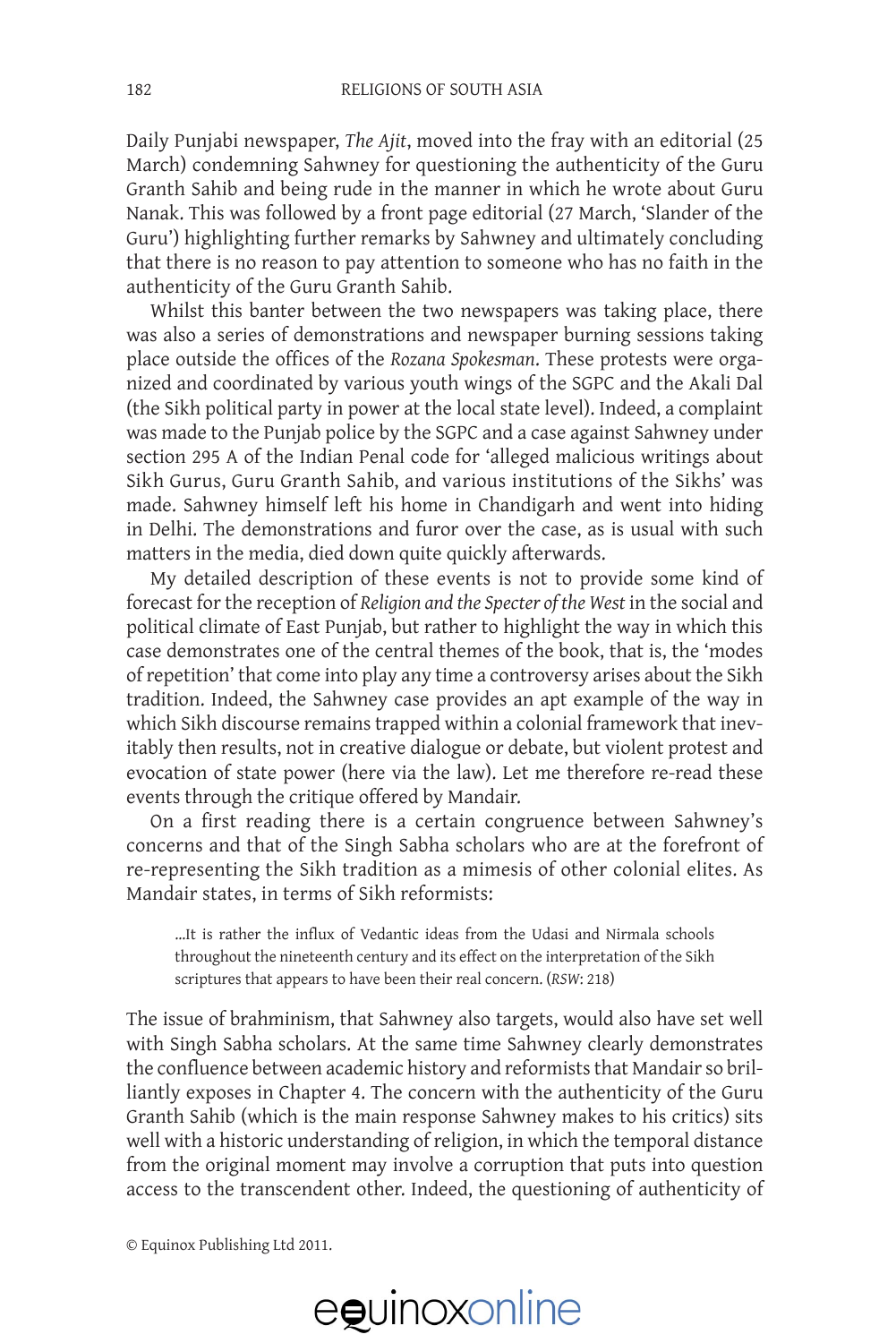textual sources is one of the mainstays of the history of religions that Mandair is deconstructing and opening up for alternate interpretation.

The response by the *Jathedar* of the *Akal Takht*, also then fits well into the 'vicious cycle' in which modern reformist Sikhism is trapped. Using the language of globalatinization,<sup>2</sup> the protagonist is to be 'ex-communicated' and charged with 'blasphemy' or defaming of the Guru (which is the headline of the *Ajit* editorial). What is also of interest here is the way in which, to exert authority, the Sikh institution utilizes the power of the law of the Indian state. Though the move from this kind of discursive regime to the power of the state is highlighted by Mandair in terms of a Sikh victimology (*RSW*: 299), it also operates to support religious institutions in their boundary maintenance. Indeed, the actions of the SGPC in this case highlight one of the themes which Mandair outlines, as dominating Sikh discourse since the Singh Sabha refiguration: those of *'individual and collective identity', 'Sikh ethics', 'Topologies of death and necrophilia', 'Systematic eradication of myth and mythic art'* and *'Partition/ parturition*' (*RSW*: 236–37). In further exploration of the 'Sikh ethics' theme, Mandair's observation that discourse on ethics is made to conform to 'the attributes of a static immutable God, which in turn define a moral standard to which all Sikhs must somehow conform' (*RSW*: 236–37), succinctly outlines the response of Sikh institutions to the Sahwney case. In sum, the themes outlined precisely circumscribe the scholarship and much of the activism around which Sikhs have mobilized or been motivated in the twentieth and twenty-first centuries.

To break out of this discourse is one of the essential aims of *RSW*. For Mandair, the problem is the 'neocolonial Sikh imaginary, which continues to exert a stranglehold on contemporary Sikh thinking' (*RSW*: 207). The solution is not to 'dismiss' Sikh theology or mysticism, but rather to rupture these discourses to open up the space for a 'radically different reading' which would accord with 'postcolonial diasporic struggle for *dis-identification'* (*RSW*: 207; author's emphasis). The outcome of this process is the constitution of 'a postcolonial and postnationalistic global diasporic Sikh imaginary' (*RSW*: 207). Though Mandair does locate his effort in the 'Western Sikh diaspora' he does not want to be contained by this location as this both undermines the effort to universalize and indeed re-asserts binaries of 'West versus Rest, theory versus empiricism and ethnic versus native' (*RSW*: 441), which are part of the colonial mindset that the book is determined to undermine. There are two targets for this practice of intellectual struggle that characterizes this book's endeavour: first the 'nationalised/identitarian modes of repetition that have encompassed Sikh "tradition" in its entirety' (*RSW*: 27) and secondly the 'privileged space of secular academic discourse' (*RSW*: 28). Though, as Mandair

<sup>2.</sup> Mandair (*RSW*: 104) applies Derrida's idea of globalatinization to describe the way in which concepts developed in Roman Christianity come to dominate the way that all religions behave; thus Sikhs will deploy the concept of excommunication.

<sup>©</sup> Equinox Publishing Ltd 2011.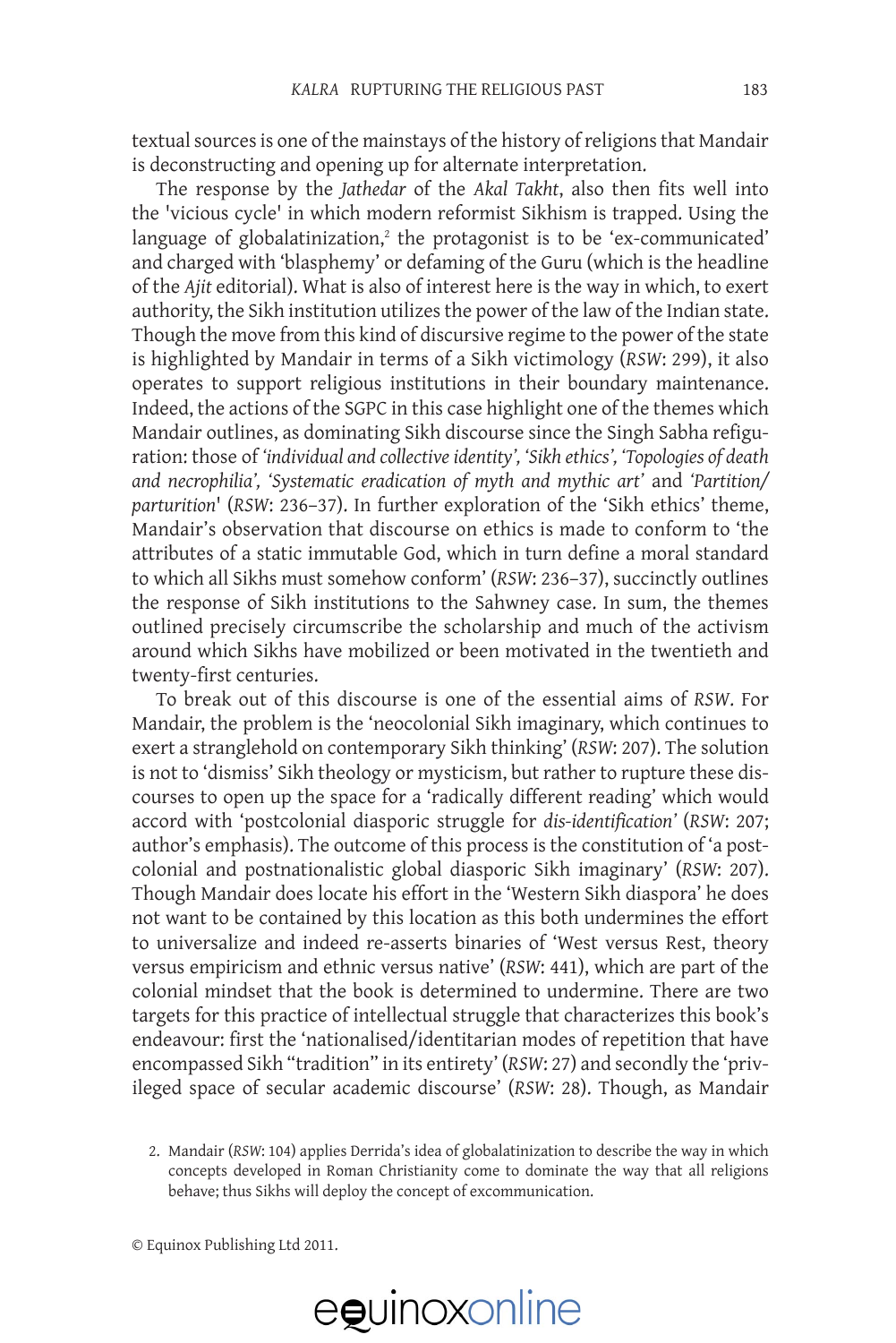demonstrates throughout the book, but especially in Chapter 4, the body of traditional scholarship and secular academic discourse are deeply imbricated.

Before going on to outline the method and practice which would allow Sikhs to decolonize their intellectual discourse, another question arises from the desire for change inherent in this book: why would those Sikhs who are invested in the colonial architecture and institutions of modern reformist Sikhism choose to decolonize? One could argue that it would enable a break from stories of the kind that opens this review. It may also resolve some of the ongoing tensions between different Sikh groups, in terms of practices. But to give up the enunciation 'I am a Sikh', which is one of the central affirmations of a colonized response, would involve an abandonment of institutional power at an unprecedented scale. It is after all this enunciation which forms the basis for the elections to the SGPC, which in turn provide the management of the historic Gurdwaras in Punjab and the bedrock of electoral support for the Akali Dal at the Punjab state and India parliamentary level. While it could be convincingly argued that Mandair's perspective may be better for the spiritual wellbeing (and this would automatically impact on the material in Mandair's schema) of those who hold power in these institutions, it would equally undermine the ground from which they gain power. In this sense, there is a strong feeling of the utopian and optimistic in Mandair's work, not unlike that to be found in the text *Empire* by Hardt and Negri, which forms an occasional foil for the theoretical arguments pursued in the text.

There are no doubt Sikhs in Punjab (though not the editors of the *Rozana Spokesman* and *The Ajit*) who would be sympathetic and open to Mandair's message of decolonization. But one of the key tasks of this book is to clear the philosophical ground for this decolonization to take place. This requires an intense engagement with Hegel and his influence on the ways in which Sikhism came to be understood by Singh Sabha reformers. Whilst this philosophical journey is not necessary for the re-formulation of religion that Mandair proposes, it certainly enables an engagement which provides conviction in the re-interpretation. Indeed, it is Sikhs with a 'global, diasporic imaginary' that will be more able to attend to this text, and these are more likely to be found in the West than in the Punjab. It might be further argued that the question 'What is your religion?', or the demand for a religious identity, is always most cogently called for by those for whom a need for a transcendent God is most urgent, that is, those in power. British imperialism demanded religion from Indians, and US imperialism demands religion from its new immigrants. Mandair's book is a response to the same call from the state, but transposed onto the imperial motherland, rather than at one of its 'other' centres.

Mandair's response, though, is not to accede to the question 'What is your religion?' with the simple reply 'I am a Sikh'; rather, he answers this question (which has to be responded to) via another question which haunts the book: 'What if *religio* remained untranslatable?' (*RSW*: 42). This does not entail a

© Equinox Publishing Ltd 2011.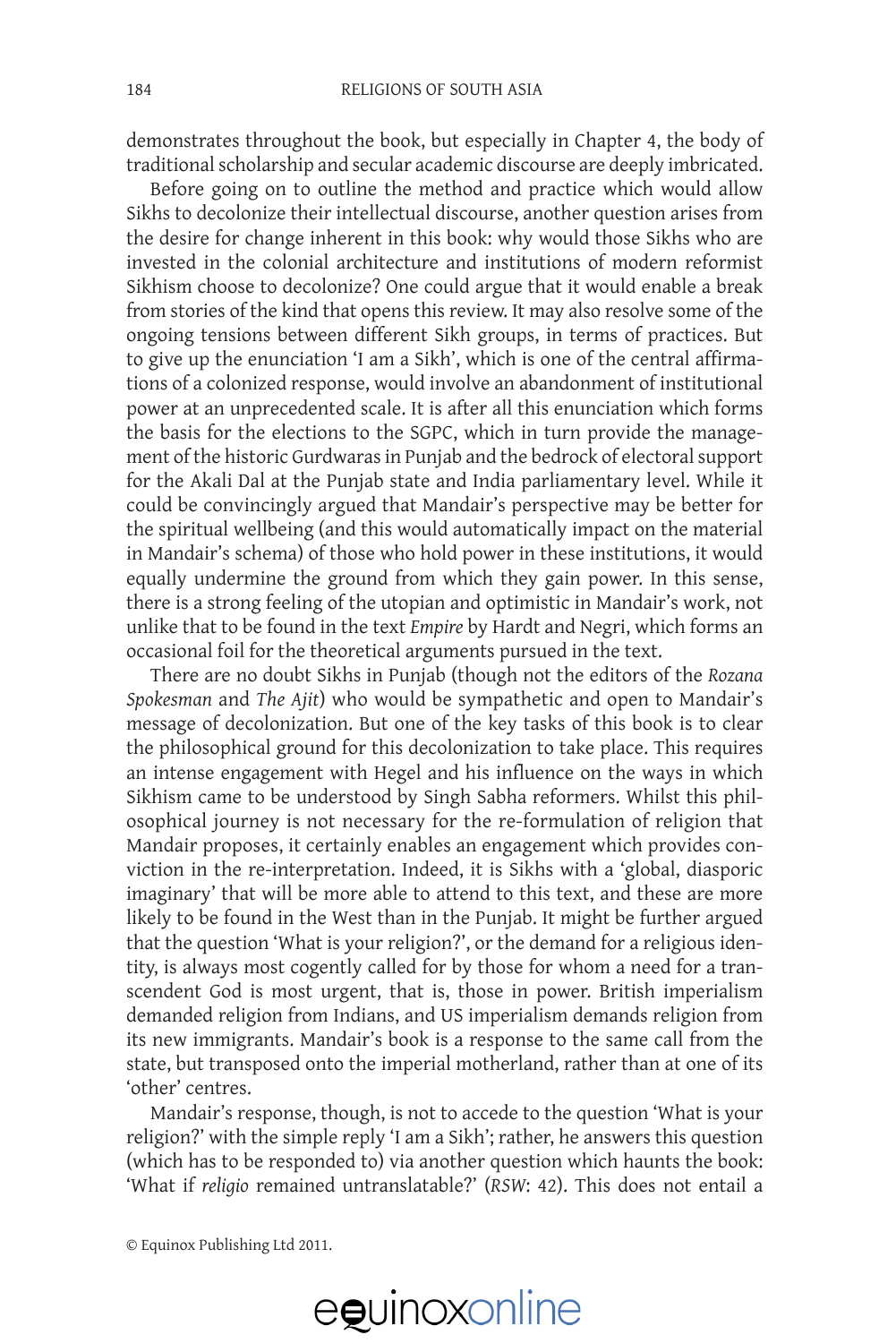refusal of religion, something that in any case is impossible in the philosophical argument Mandair puts forward. A retort of some sort is necessary as the question has to be answered for a Sikh subject to be modern. The possibility offered by Mandair is a re-interpretation of the Adi Granth which highlights the paradoxical nature of the process of interpretation and therefore a religion without theology, but also a religion which is grounded in instability and therefore in the paradox itself:

This paradoxical property of the concept *sabda guru*—radically conservative yet radically subversive, the very element of 'religion' but at the same time the very element of disenchantment, the most religious yet at the same time the most secularizing of principles—can be seen as one of several theoretical and political hinges on which it is possible to stake the task of Sikh postcoloniality. (*RSW*: 36–37).

To further develop the concept of *śabda guru*, Mandair has to delve into the Sikh tradition as it is performed nowadays to further reveal the way in which colonial architecture, academic anthropology and brahminical ideologies stand in the way of the liberating potentials of the Adi Granth. In Chapter 5, 'Ideologies of Sacred Sound', Mandair offers a brilliant exposé of the synergy between brahminical hierarchy, the 'vedic economy' and the Orientalist view of religion. In this chapter, Mandair expounds the way in which caste is intimately linked to orality and therefore to an anthropological stance, which whilst attempting to provide the natives with agency, actually seals them back within another hierarchy or social ordering: 'the Brahminic ideology of sacred sound, which was socially institutionalised through the framework of caste' (*RSW*: 331). Whilst acknowledging that this model lives on 'even within orthodox Sikh practices', and that a 'much stronger and pervasive strand' exists that resists these practices (*RSW*: 331), he does not fully explain where this strand might be found in existing Sikh practices or discourse. In a note to Chapter 5, we are told that non-modern forms of signification do survive in the oral exegesis of figures such as 'Sant Singh Maskin, Darshan Singh Ragi (ex-jathedar of Akal Takht, etc.)' (*RSW*: 477 n. 96). It may well be that the follow-up to this book on 'Sikh Sovereignty' which is mentioned in the last chapter will provide more detail of those aspects of the tradition that indicate greater potential for a Sikh postcoloniality.

It is also be in this chapter, though, that the ground is finally cleared for Mandair to provide his own interpretation, or at least the initial ground for a future interpretation, of the Adi Granth. In the wake of Bhai Vir Singh's intense elaboration of the *mul mantar*, Mandair returns to this key opening of the Adi Granth and provides an example of a reading which is only possible once the space of the colonized mind has been opened up by deconstructing theology and bringing God from up high down to the ground. In re-interpreting some of the key terms from the Sikh tradition— *Shabd-Guru, Nam, kirpa, satguru, gurmukh* and *man—*Mandair aims to derive a 'posttheistic' way for liberation. In place of a transcendent God we are given

© Equinox Publishing Ltd 2011.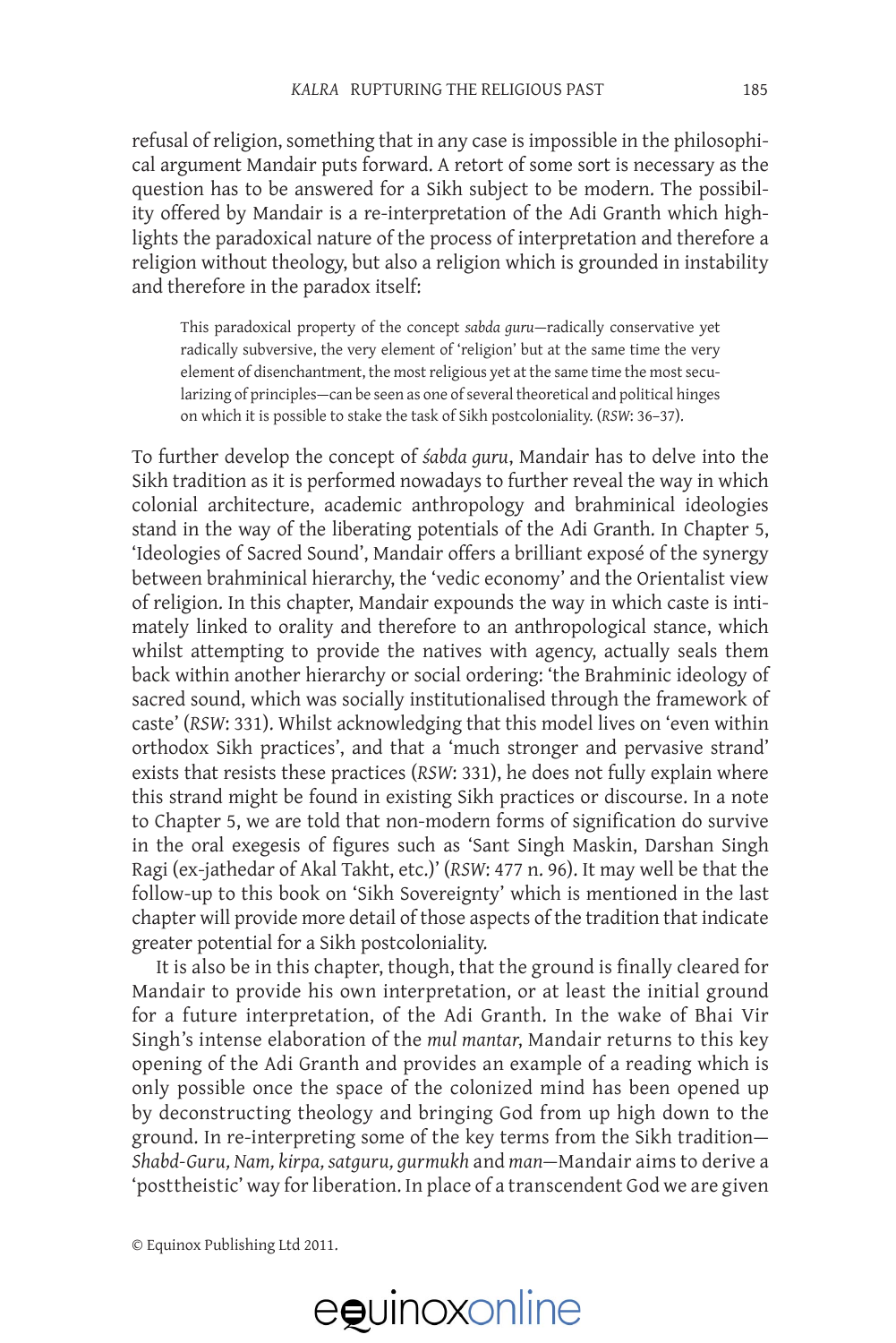'*nam*' which as an aporia embeds both detachment and worldly experience in one word. Here the possibility for truthful living in the here and now is central to the reading of the *mul mantar* that Mandair offers. While the liberation on offer by Nanak is 'primarily a reorientation of the conciousness' (*RSW*: 375), this necessarily involves a change in the material, and thus *nam* is not solely about the mystical terrain but also ultimately about the condition of the political. This interpretation ends Chapter 5, with a turn from the 'reorientation of consciousness' (*RSW*: 375) to the practice of nam simran, which is 'a concrete sacrificial practice for transforming memory' (*RSW*: 377). As if to emphasize the sense in which Mandair is working within tradition, the life of the Gurus is evoked as a final ontological proof of the exegesis offered.

It would not be an exaggeration to say that the exegesis offered in *Religion and the Specter of the West* offers a radical reading of the Sikh tradition, although this is not as an abstract exercise. As a small example, the prevalence and continuance of *Sant*s and living Gurus has continued alongside the prominence of the Adi Granth. This has often been justified through the requirement of a Guru to enable the transformation to *gurmukh*. *Nam* cannot be obtained through one's own efforts as this would allow the ego to think that it is by its self that enlightenment is being achieved. 'Grace' or 'favourable glance', would at first reading seem to require a teacher or spiritual Guru. In this space, many have established themselves as *Sant*s within the Sikh tradition and Gurus of overlapping and parallel traditions (Nirankari, Namdhari etc.). Mandair immediately questions this interpretation by asking who was Nanak's Guru? In response: 'Nanak's own preceptor, however, was not a human guru but an impersonal principle: The Word (*śabda*), which Nānak also calls *satguru*' (*RSW*: 374). This is a brilliant move, not only in terms of disrupting the presence of human intercession within the Sikh tradition, but also because for the first Guru to be the first he cannot have a previous human Guru, thus breaking the cycle of repetition that produces a theological understanding of religion.

By way of a conclusion I want to return to the two aims of the book that I identified earlier: first, the desire to break with the colonial modes of repetition that have encompassed the Sikh tradition, and secondly the intervention in academic discourse. Whilst I have dealt in some detail with the first aim of the book and would want to advocate that the book certainly fulfils that intention, I want to end by briefly attending to the extent to which an intervention is made in secular academic discourse. What is key to the philosophical interventions that Mandair makes is an assertion of 'religion' as a main conceptual tool, as a question rather than a given category. One dimension of this insertion involves a particularization of recent philosophical accounts that ignore the Christian basis and the Hegelian influence of their own practices. Indeed, the most cogent critique and expose is that of the contemporary and wellknown philosopher, Žižek. It is not the universalizing tendencies of Žižek's and others' speculations that trouble Mandair, but rather the closure

© Equinox Publishing Ltd 2011.